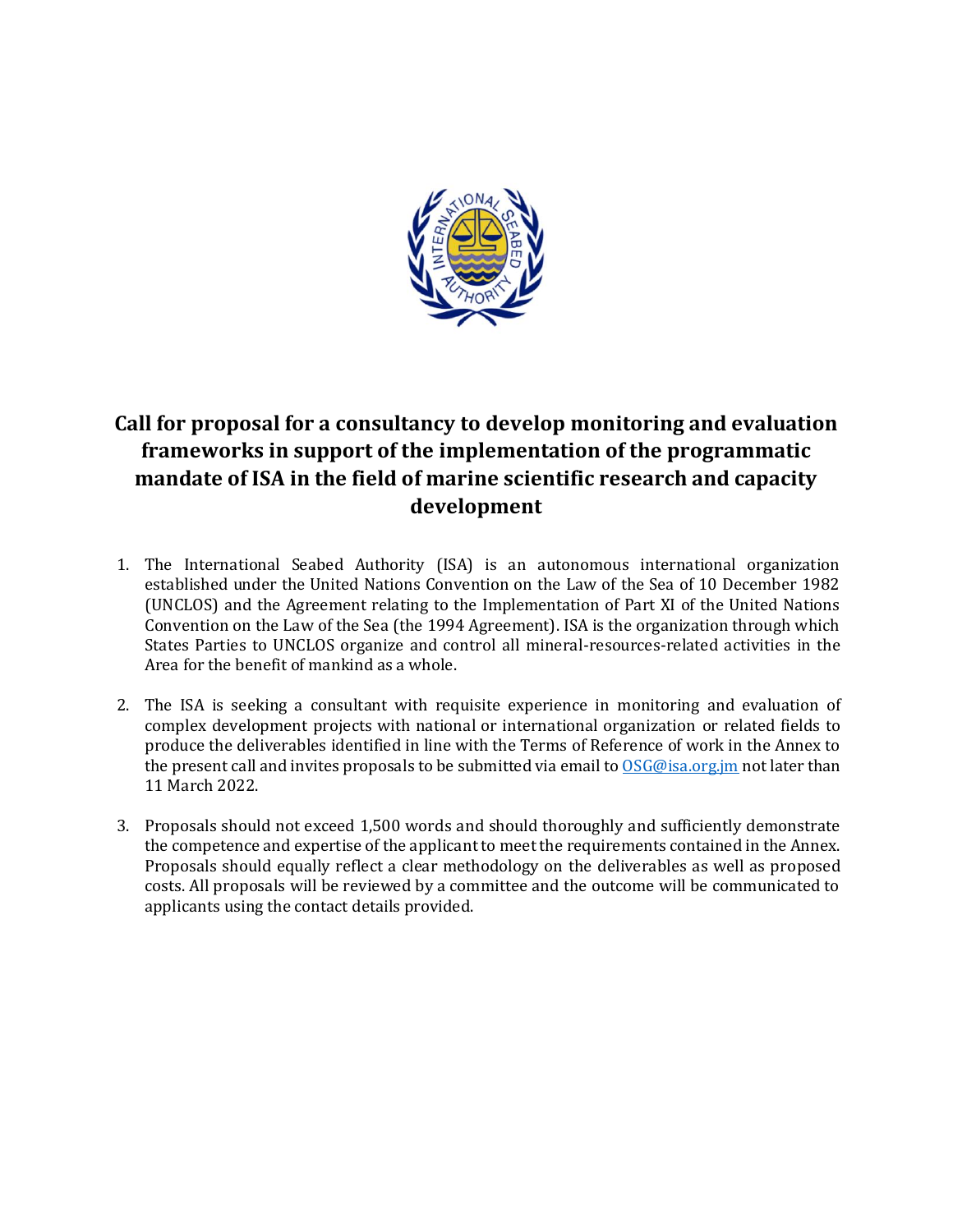#### **TERMS OF REFERENCE FOR A CONSULTANCY TO DEVELOP MONITORING AND EVALUATION FRAMEWORKS IN SUPPORT OF THE IMPLEMENTATION OF THE PROGRAMMATIC MANDATE OF ISA IN THE FIELD OF MARINE SCIENTIFIC RESEARCH AND CAPACITY DEVELOPMENT**

# **I. Background and rationale**

1. Under the overall supervision of the Senior Policy Officer & Special Assistant to the Secretary-General, the Consultant will lead the development of monitoring and evaluation frameworks including targets and indicators to effectively measure and report on the implementation of: (i) the Action Plan for Marine Scientific Research (ISA MSR Action Plan) adopted in support of the UN Decade of Ocean Science by the Assembly in December 2020 through its decision [ISBA/26/A/17;](https://isa.org.jm/files/files/documents/ISBA_26_A_17-2017623E.pdf) (ii) the programmatic approach of ISA for capacity development (ISA PACD) as endorsed by the Assembly in December 2020 through its decision **ISBA/26/A/18**.

2. Both the [Strategic Plan for 2019-2023](https://isa.org.jm/files/files/documents/isba24_a10-en.pdf) and the [High-Level Action Plan for 2019-2023](https://isa.org.jm/files/files/documents/25a-15-e.pdf) respectively in 2018 and 2019 recognize the importance for the organization to monitor progress in achievements of identified outputs. Further, both the ISA MSR Action Plan and ISA PACD calls for the development of dedicated mechanisms for monitoring and review to ensure that the implementing activities stay aligned with the needs of ISA's Members in these respective field of activities, as well as the goals and targets of the 2030 Agenda and the scientific objectives of the UN Decade of Ocean Science.

3. Accordingly, the ISA Secretariat is seeking the assistance of a consultant to develop the necessary monitoring and evaluation frameworks for each stream of programmes which ultimately should serve to better defining the results framework applicable, including targets and indicators with a view to effectively measure and report on the implementation of the programmatic activities of ISA in relation to the ISA MSR Action Plan and ISA PACD and inform outputs, outcomes and impacts at regional and global levels.

# **II. Objective of the consultancy**

4. The main objective of the consultancy will be to develop two monitoring and evaluation frameworks for the implementation of the (i) ISA MSR Action Plan and (ii) ISA PACD. For each, the consultant will be expected to:

- A dedicated results framework and monitoring plan including a list of relevant indicators and targets to measure and progress outputs, outcomes and impacts (at the regional and global levels);
- The monitoring and evaluation framework including guidelines, tools, reporting templates, monitoring data collection forms for team members, partners and beneficiaries for credible, reliable, timely and cost-effective primary and secondary data collection and analysis to inform ongoing management decisions and strategic planning;
- Ensure alignment with ISA strategic Plan and High-Level Action Plan for 2019-2023; (b)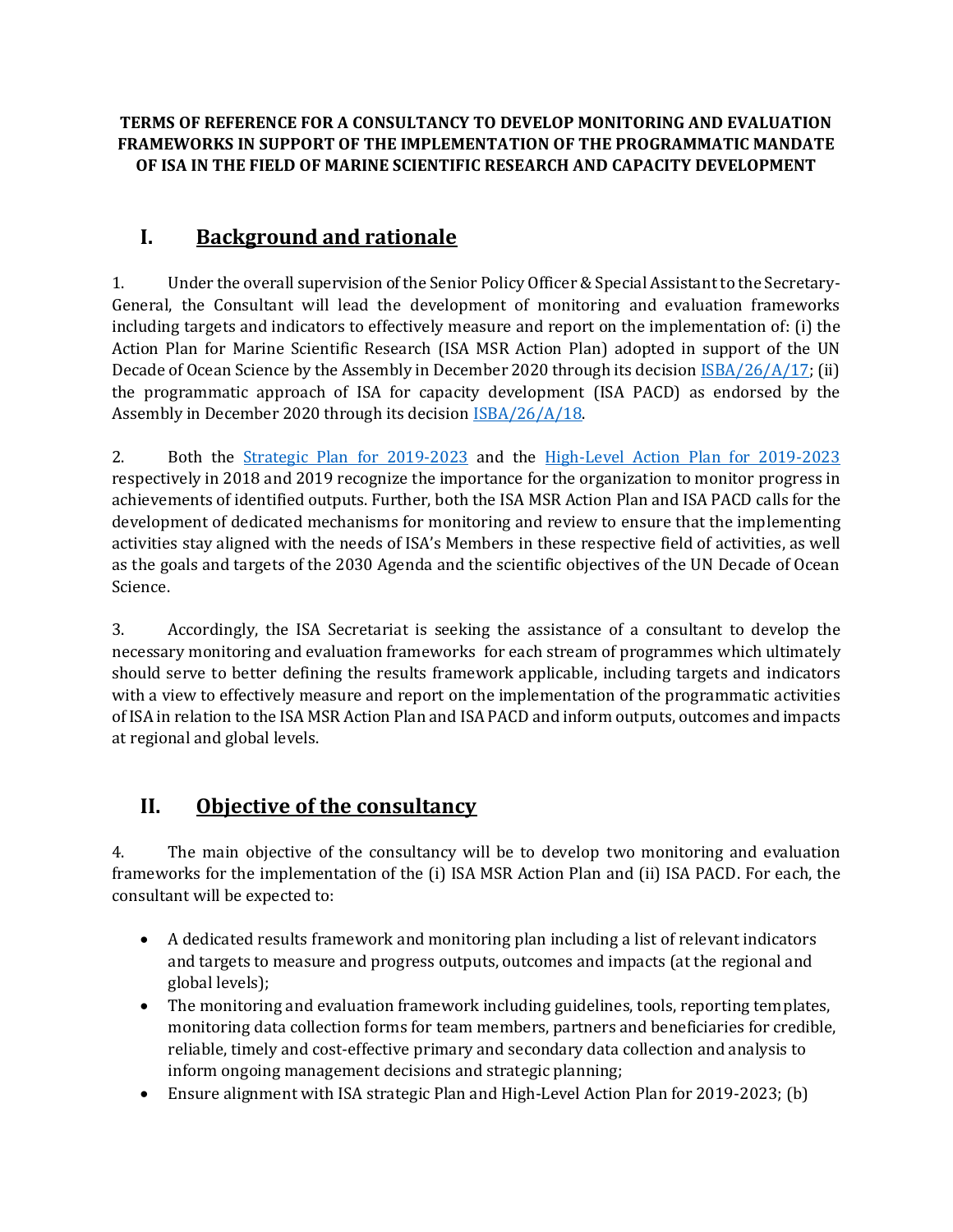- Produce an outline of linkages with the SDGs and 2030 Agenda;
- Recommend IT based knowledge and data management approaches, including the use of participatory documentation techniques to monitor implementation of dedicated programmes;
- Prepare a plan for reporting and dissemination of results of activities.

### **III. Qualifications/special skills**

#### Academic qualifications:

5. A Master Degree in monitoring and evaluation, marine policy, governance, public policy or closely related field is required.

#### Experience

- A minimum of 5 years of experience in monitoring and evaluation of complex development projects with national or international organization is required
- Good understanding of ocean governance framework and the work of ISA is required.
- **IT affinity and demonstrated experience working with M&E related software for analyzing** data and ensuring programme design is statistically sound is required.
- Ability to communicate technically complex information clearly and concisely is required.
- Excellent written and oral communication skills
- Experience in evidence gathering protocols and development of Performance Monitoring Plans (PMP) and oversight of their implementations is desired.
- Experience with UN monitoring and evaluation policies, procedures and practices and/or related agencies will be an advantage.

### **IV. Deliverables and timeline**

6. The consultant will be required to produce the following deliverables:

| <b>Deliverables</b> |                                                                                                                                                  | <b>Timeline</b> |
|---------------------|--------------------------------------------------------------------------------------------------------------------------------------------------|-----------------|
| 1)                  | An inception report which will guide the initial view of<br>the scope and way forwards (including activities and<br>timing for all deliverables) | 3 days          |
| 2)                  | Results framework and monitoring plan for the<br><b>ISA MSR Action Plan</b>                                                                      | 15 days         |
| 3)                  | Results framework and monitoring plan for the<br><b>ISA PACD</b>                                                                                 | 15 days         |
| 4)                  | Set of guidelines, tools, reporting templates, monitoring<br>data collection forms for M&E and knowledge transfer<br>to relevant stakeholders    | 12 days         |
| Total               |                                                                                                                                                  | 45 days         |